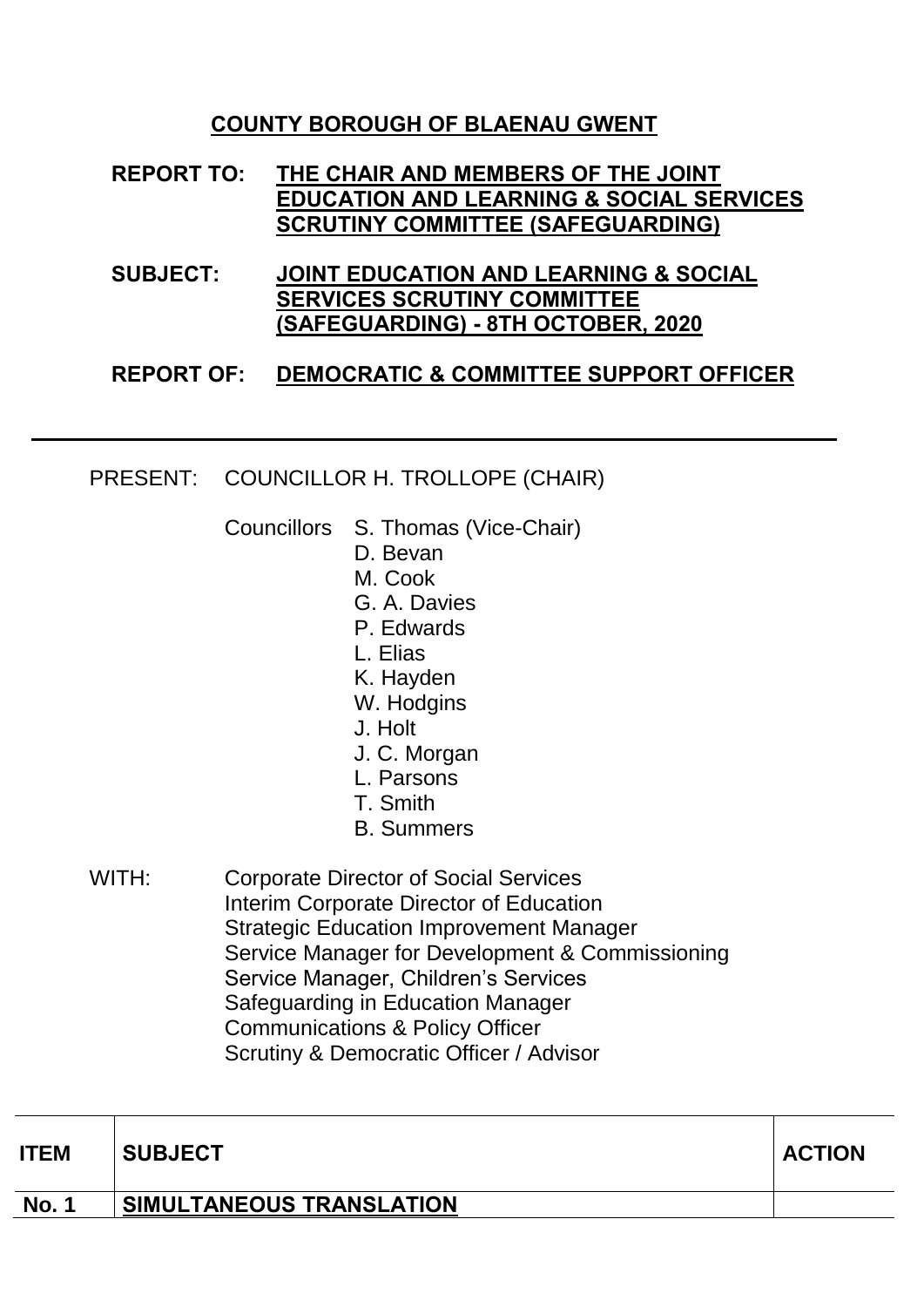|              | It was noted that no requests had been received for the<br>simultaneous translation service.                                                                                                                                                                                                              |  |
|--------------|-----------------------------------------------------------------------------------------------------------------------------------------------------------------------------------------------------------------------------------------------------------------------------------------------------------|--|
| <b>No. 2</b> | <b>APOLOGIES</b>                                                                                                                                                                                                                                                                                          |  |
|              | Apologies for absence were received from Councillors G. Collier,<br>C. Meredith, M. Moore, G. Paulsen and T. Sharrem                                                                                                                                                                                      |  |
|              | <b>Co-opted Member</b><br><b>Alun Williams</b>                                                                                                                                                                                                                                                            |  |
| <b>No. 3</b> | DECLARATIONS OF INTERESTS AND DISPENSATIONS                                                                                                                                                                                                                                                               |  |
|              | There were no declarations of interest or dispensations reported.                                                                                                                                                                                                                                         |  |
| <b>No. 4</b> | JOINT EDUCATION & LEARNING AND SOCIAL SERVICES                                                                                                                                                                                                                                                            |  |
|              | <b>SCRUTINY COMMITTEE (SAFEGUARDING) MINUTES</b>                                                                                                                                                                                                                                                          |  |
|              | The Minutes of the Joint Education & Learning and Social Services<br>Scrutiny Committee (Safeguarding) Meeting held on 2nd<br>December, 2019 were submitted.                                                                                                                                              |  |
|              | The Committee AGREED that the Minutes be accepted as a true<br>record of proceedings.                                                                                                                                                                                                                     |  |
| <b>No. 5</b> | <b>ACTION SHEET - 2ND DECEMBER 2019</b>                                                                                                                                                                                                                                                                   |  |
|              | The action sheet arising from the meeting of the Joint Education &<br>Learning and Social Services Scrutiny Committee (Safeguarding)<br>held on 2nd December, 2019 was submitted, whereupon:-                                                                                                             |  |
|              | <b>COVID-19</b>                                                                                                                                                                                                                                                                                           |  |
|              | A Member expressed disappointment that there had been no<br>discussion with the Chair and Lead Officers in the Authority<br>regarding the COVID-19 situation and the knock on effect in<br>relation to the Education Directorate and felt that Members should<br>be kept fully informed of the situation. |  |
|              | <b>Water Testing &amp; Quality</b>                                                                                                                                                                                                                                                                        |  |
|              | A Member commented that a joint meeting between the<br>Community Services Scrutiny Committee and the Education &                                                                                                                                                                                          |  |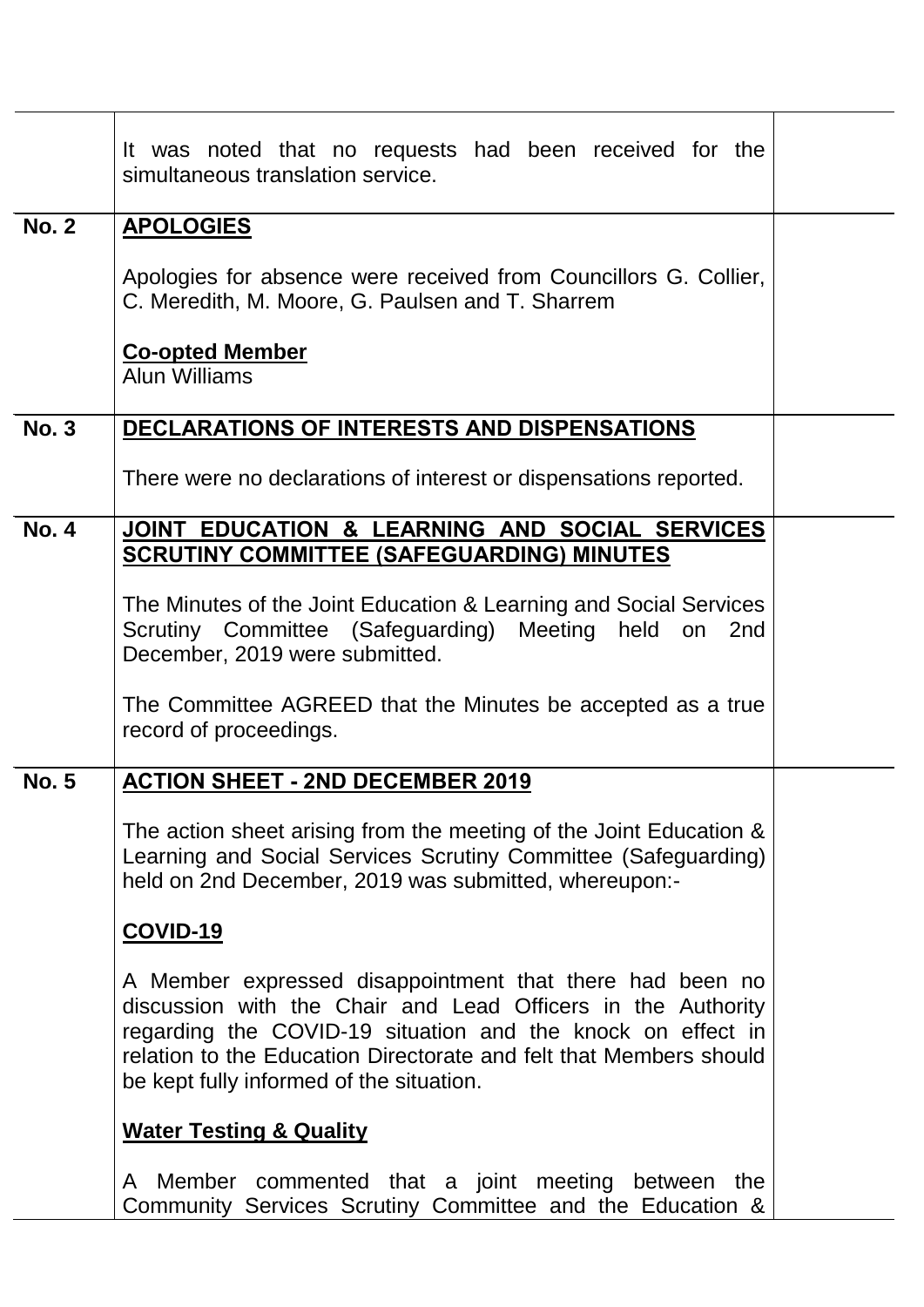Learning Scrutiny Committee was to be arranged. As the host Committee, only Members of the Community Services Scrutiny Committee would have voting rights, and Members of the Education & Learning Scrutiny Committee would not. He felt strongly that water testing and quality was a safeguarding issue and should be considered at this Committee.

The Interim Corporate Director of Education said that it had been decided to hold a Joint Scrutiny Committee meeting between the two Scrutiny Committees as Community Services had Corporate Landlord responsibilities.

Another Member commented that as a Safeguarding Committee it was important that Members were aware of the position in relation to how decisions were made and who by and that the right decisions were being made and followed correctly.

The Interim Corporate Director of Education said that the water quality issue had delayed the reopening of some schools and an independent investigation to review processes had been carried out. A report would be presented to the Joint Scrutiny Committee highlighting a number of areas for development and improvement moving forward.

The Member reiterated his disappointment regarding voting rights for the Education & Learning Scrutiny Members. The Chair also felt strongly that Members of the Education & Learning Scrutiny Committee should have voting rights on this issue.

The Democratic & Scrutiny Officer said she would take these points back to the Head of Governance & Partnerships.

The Chair and Vice felt that a meeting with the Managing Director and Leadership of the Council should be arranged to discuss this issue.

Another Member raised further concerns regarding the Local Government Education Services report written in June 2020 in relation to the responsibilities of safeguarding. He felt that issues within schools such as health & safety, water quality and COVID-19 were all safeguarding issues and were the responsibility of the Education & Learning Scrutiny Committee and as such Members of the Education & Learning Scrutiny Committee should be involved in any decisions being made.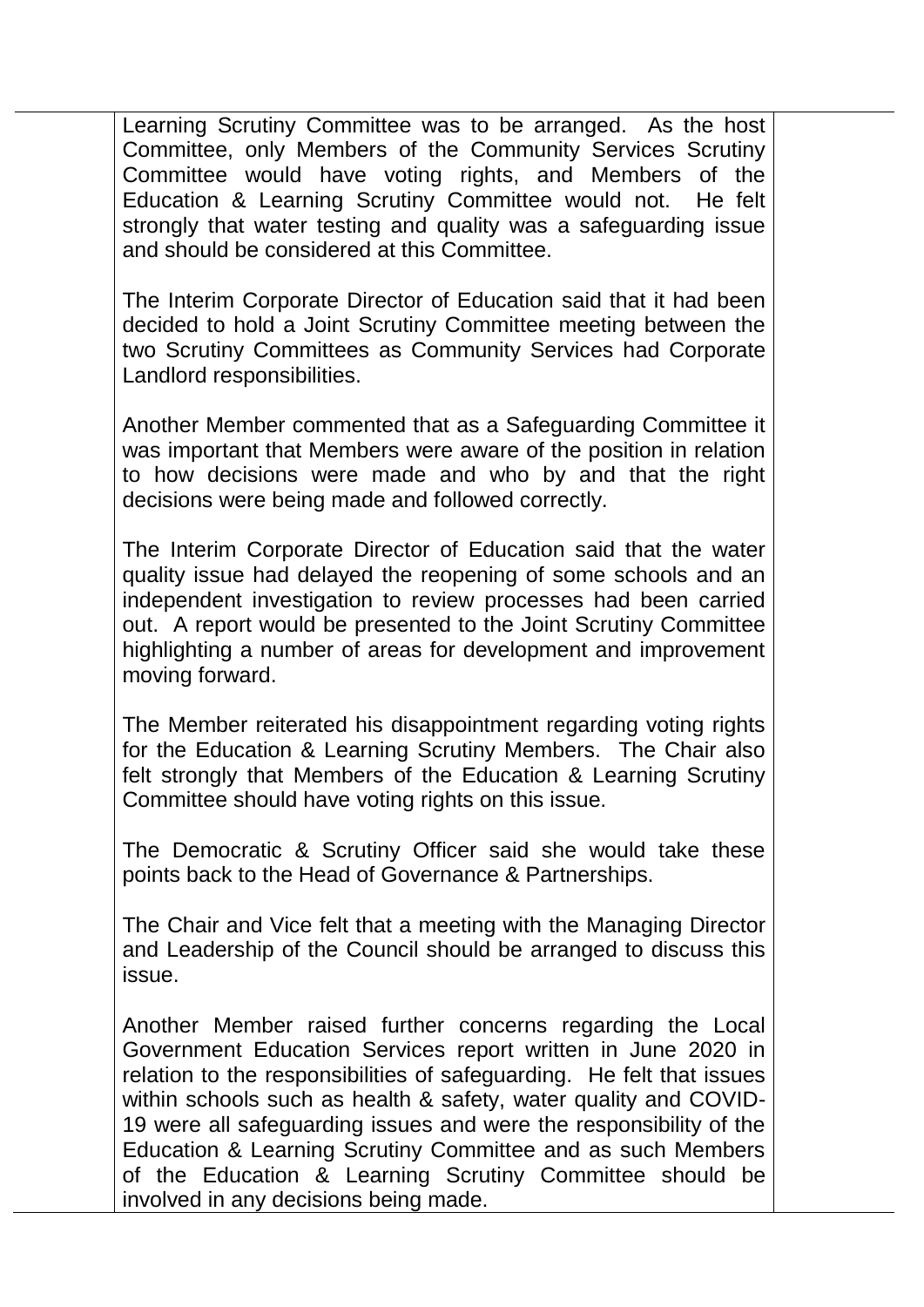|              | The Interim Corporate Director of Education said the primary<br>responsibility of the Joint Safeguarding Committee was around<br>child protection. In relation to water testing these procedures<br>would largely fall under Health & Safety Regulations and was<br>aligned to the work of Technical Services e.g. Legionella.<br>Therefore, it had been necessary to arrange a Joint Scrutiny<br>Committee to consider discussion from Members of both<br>Committees. |  |
|--------------|------------------------------------------------------------------------------------------------------------------------------------------------------------------------------------------------------------------------------------------------------------------------------------------------------------------------------------------------------------------------------------------------------------------------------------------------------------------------|--|
|              | The Chair felt that a Joint Scrutiny Committee with full voting rights<br>for all Members should have been arranged. The Interim<br>Corporate Director of Education said that he would take these<br>comments back to Democratic Services in advance of the Joint<br><b>Scrutiny Committee meeting.</b>                                                                                                                                                                |  |
|              | The Committee AGREED this course of action.                                                                                                                                                                                                                                                                                                                                                                                                                            |  |
|              | A Member pointed out that no child had been at risk as a stringent<br>testing regime had been put in place and schools had remained<br>isolated until that testing had been concluded. He felt that<br>learners' educational settings had been protected and it would be<br>appropriate to wait for the findings of the report for discussion at a<br>future meeting.                                                                                                  |  |
|              | The Committee AGREED that the action sheet be noted.                                                                                                                                                                                                                                                                                                                                                                                                                   |  |
| <b>No. 6</b> | <b>TIME OF FUTURE MEETINGS</b>                                                                                                                                                                                                                                                                                                                                                                                                                                         |  |
|              | The Committee AGREED that future meetings be held at 10.00<br>a.m.                                                                                                                                                                                                                                                                                                                                                                                                     |  |
| <b>No. 7</b> | 360 DEGREE SAFE ONLINE SAFETY POLICY FOR SCHOOLS                                                                                                                                                                                                                                                                                                                                                                                                                       |  |
|              | Consideration was given to the report of the Interim Corporate<br>Director of Education which presented the 360 Degree Safe<br>Cymru Online Safety Policy for schools and sought Members'<br>views on the policy template prior to the adoption of the model<br>policy for schools.                                                                                                                                                                                    |  |
|              | The Safeguarding in Education Manager spoke to the report and<br>highlighted the main points contained therein. The policy was<br>provided by Southwest Grid for Learning who work in partnership<br>with the Welsh Government and was intended to ensure that                                                                                                                                                                                                         |  |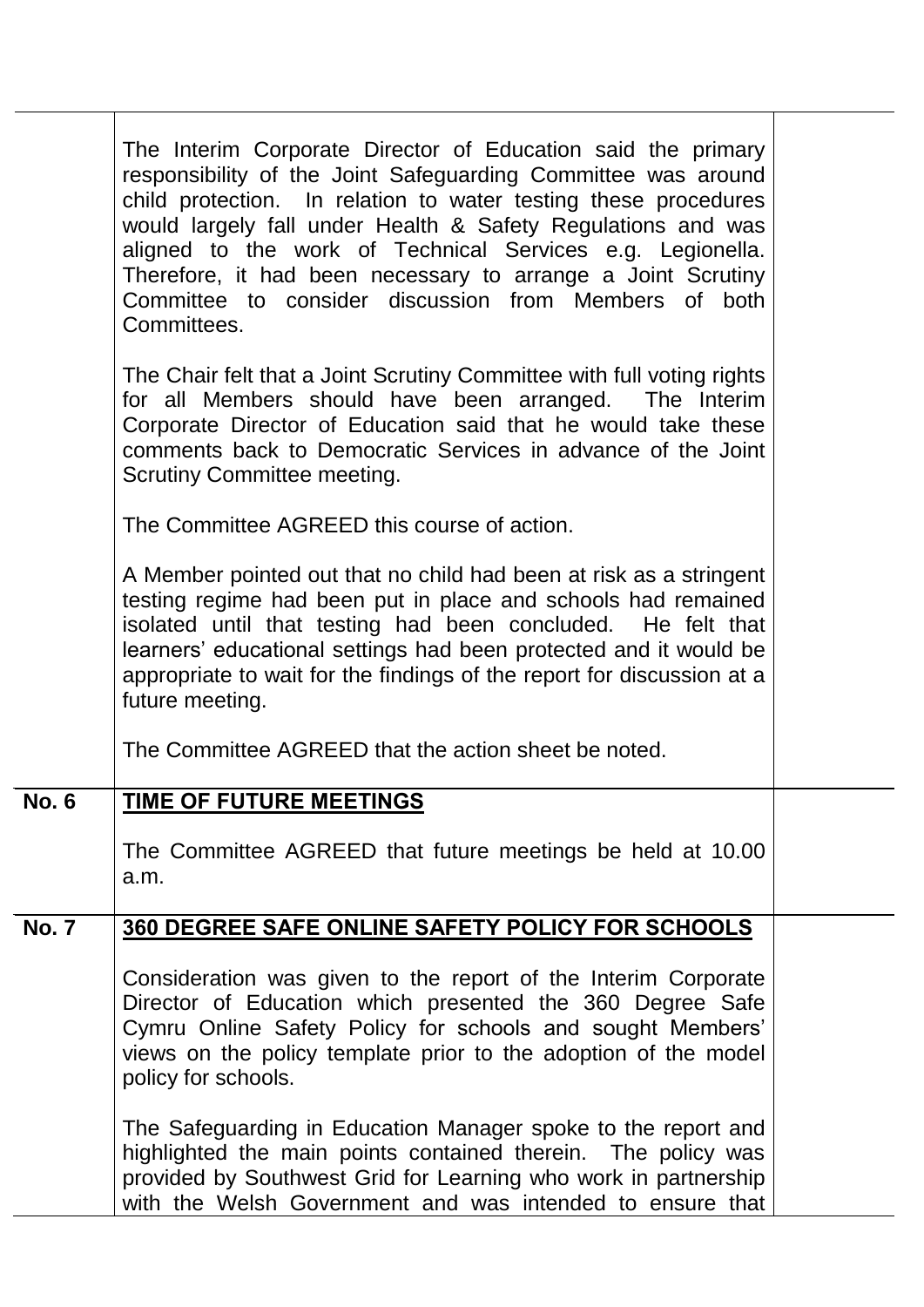|              | learners were able to use the internet and related communications<br>appropriately and safely. The policy templates were extremely<br>comprehensive and covered a whole range of considerations for<br>online safety and schools were permitted free use of the policy to<br>adapt to suit their particular setting. Other pre-existing policies<br>within schools would be superseded upon the implementation of<br>this policy.                                                                                                                                                                                                   |  |
|--------------|-------------------------------------------------------------------------------------------------------------------------------------------------------------------------------------------------------------------------------------------------------------------------------------------------------------------------------------------------------------------------------------------------------------------------------------------------------------------------------------------------------------------------------------------------------------------------------------------------------------------------------------|--|
|              | The Chair enquired what safeguarding tools were available for<br>parents to put on their children's devices. The Safeguarding in<br>Education Manager said that the Welsh Government regularly<br>updated their 'Keeping Safe Online' website and would include a<br>link to the website within the Policy document. The Corporate<br>Director of Social Services said that the Gwent Safeguarding<br>Board website also gave advice in a simple format on parental<br>controls in relation to mobile and computer devices. He would<br>liaise with the Safeguarding in Education Manager to forward the<br>online link to parents. |  |
|              | The Strategic Education Improvement Manager echoed the<br>Director's comments and said that during the COVID-19 situation a<br>protocol for streaming online teaching etc. had been developed to<br>support parents and some form of communication from schools<br>could be passported onto parents to support them with this issue.                                                                                                                                                                                                                                                                                                |  |
|              | The Committee AGREED to recommend that the report be<br>accepted and endorse Option 1, namely:                                                                                                                                                                                                                                                                                                                                                                                                                                                                                                                                      |  |
|              | • that the Welsh Government 'Keeping Safe Online' link be<br>forwarded to parents; and<br>• the policy be recommended for approval by the Executive<br>Committee.                                                                                                                                                                                                                                                                                                                                                                                                                                                                   |  |
| <b>No. 8</b> | <b>LOCAL GOVERNMENT EDUCATION SERVICES</b>                                                                                                                                                                                                                                                                                                                                                                                                                                                                                                                                                                                          |  |
|              | <b>SAFEGUARDING POLICY</b>                                                                                                                                                                                                                                                                                                                                                                                                                                                                                                                                                                                                          |  |
|              | Consideration was given to the report of the Interim Corporate<br>Director Education and the Safeguarding in Education Manager<br>which was presented to provide Members with the opportunity to<br>scrutinise the Local Government Education Services Safeguarding<br>Policy following its annual review.                                                                                                                                                                                                                                                                                                                          |  |
|              | The Safeguarding in Education Manager spoke to the report and<br>highlighted the following updates to the policy:-                                                                                                                                                                                                                                                                                                                                                                                                                                                                                                                  |  |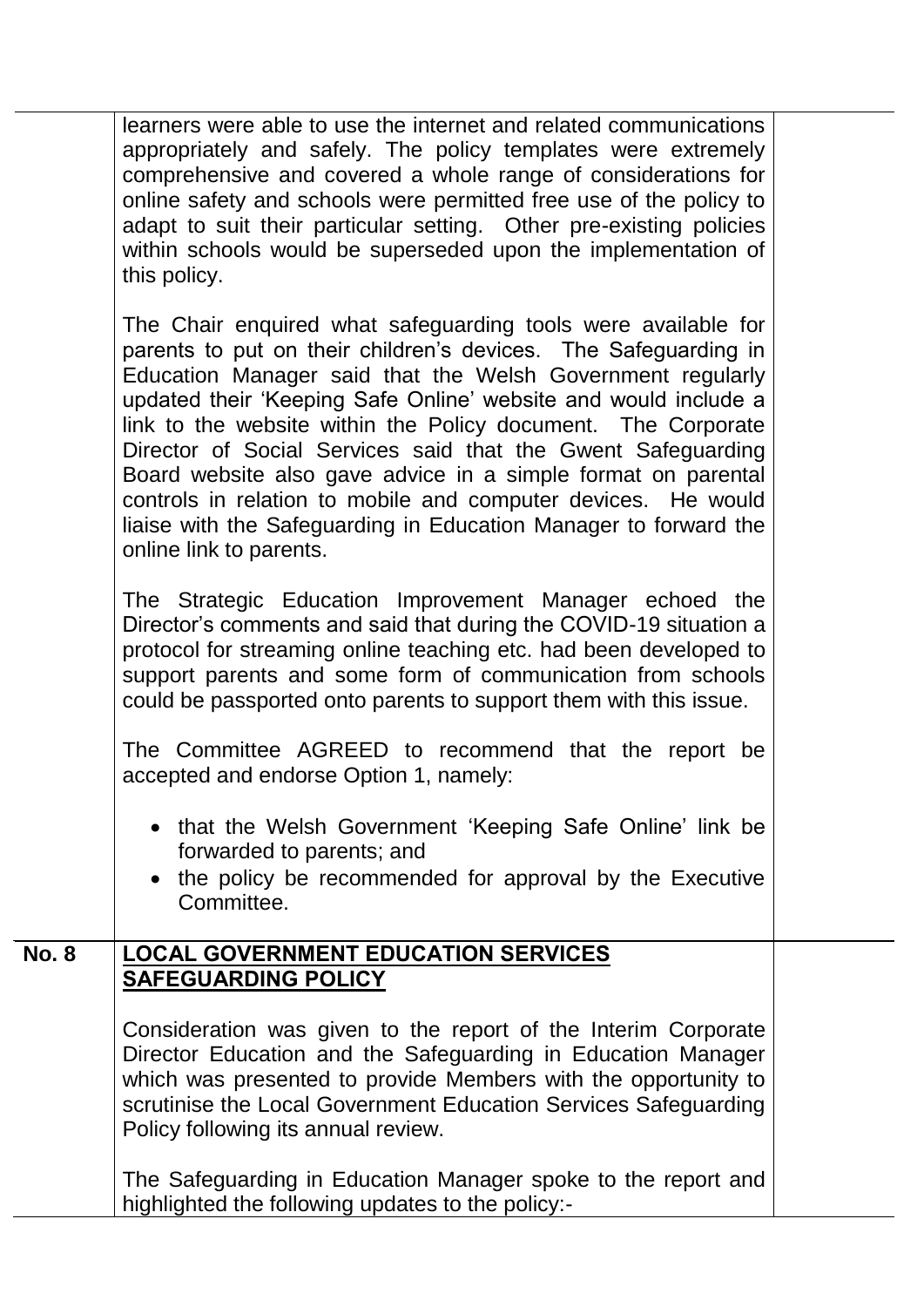- Reference to Wales Safeguarding Procedures 2019, replacing previous reference to All Wales Child Protection Procedures 2008;
- Inclusion of the Blaenau Gwent Youth Service safeguarding policy in appendix 3 of the policy;
- Inclusion of the safeguarding data collection protocol; and,
- Inclusion of a COVID-19 annex to reflect the current situation and reinforce the procedures for reporting concerns. This appendix can be updated regularly as the emergency situation develops and changes.

A Member raised concerns regarding the pressure on home life such as financial issues, job losses etc. and the changing dynamics at home with many parents homeworking. He enquired how feedback from these situations could be captured as this could lead to future increases in children looked after. The Service Manager, Children's Services reassured Members that those referrals with safeguarding concerns, i.e. child protection, abuse or neglect, regardless of the COVID-19 pandemic were responded to appropriately, and for those children who were at home because of the lack of school provision nothing had alerted the local authority to any safeguarding concerns.

The Member referred to the wider implications of safeguarding and how the stresses of the workplace going into the family home were affecting children's lives in general. The Service Manager, Children's Services said that additional funding via the Child Development Fund had been made available and was specifically targeted at those children that had suffered as a result of COVID-19, either educationally, emotionally or through holistic well-being. The Directorate would be looking at these cohorts of children in conjunction with Families First and Flying Start. There would be an opportunity to look at statutory settings as well. The additional funding would help explore what alternative support could be put in place for those children who may have suffered at a lower level, through non attendance at school and through the social isolation they may have experienced while schools were closed.

A Member raised concerns regarding increased COVID-19 rates and protecting school staff, some were waiting up to one week for results, whilst remaining in school looking after pupils. He enquired if there was a way to ensure school staff had regular testing similar to staff in care homes. The Director of Social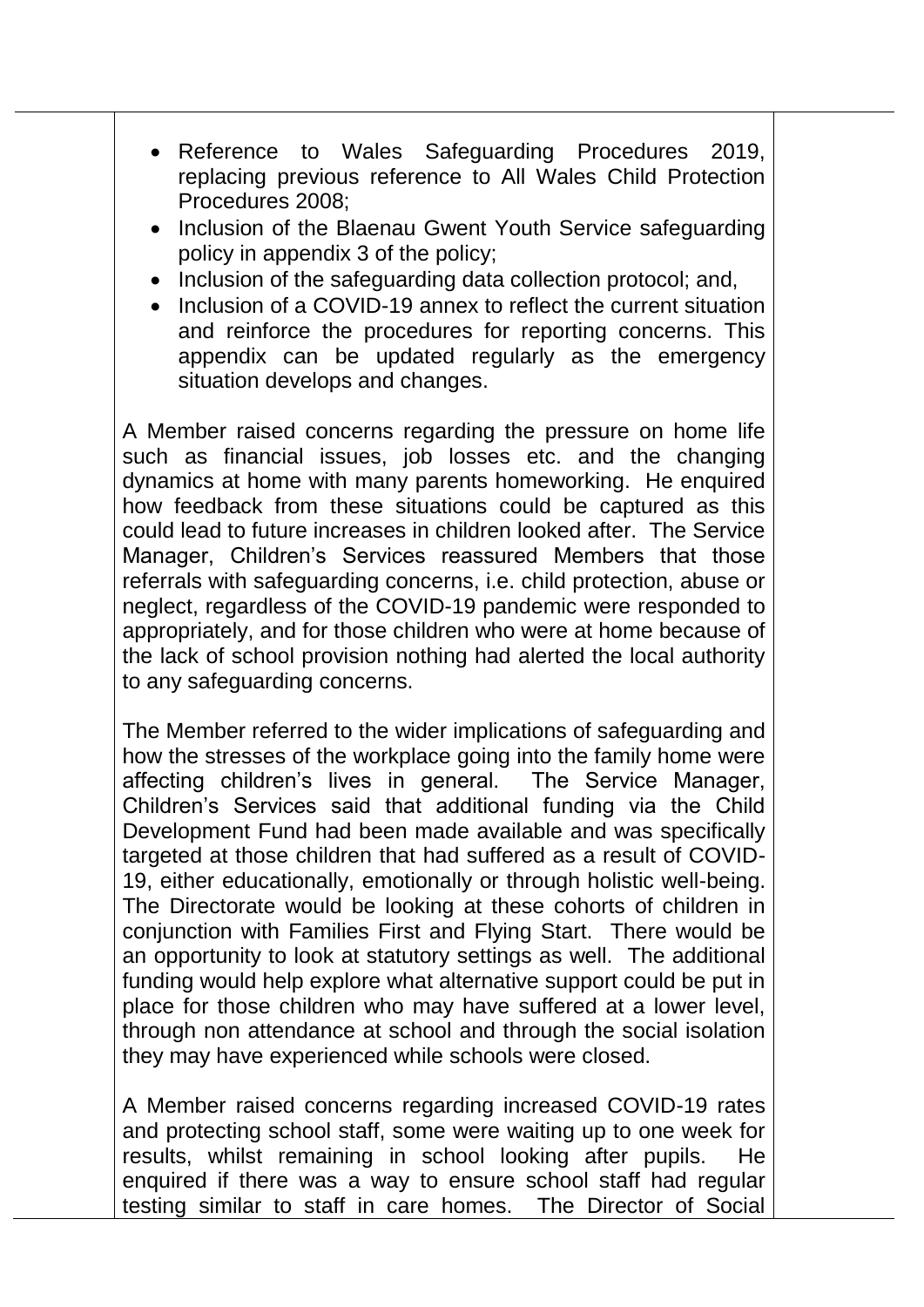Services said that over the last week the rate was down to 83 per 100,000 so there was progress in reducing the rate in communities. In relation to the UK portal people may not be able to access tests locally and discussions were being held with the Welsh Government to find a solution. A further lab in the Newport area to enable an additional 20,000 tests per day to be carried out was being developed to come on line in November. Many people, not just in Education but across Council services would need to stay at home whilst awaiting test results. This issue existed across the UK and until test results could be turned around within the 72 hour target then there would be issues throughout the winter period.

Councillor Tommy Smith left the meeting at this juncture.

A Member commented that whilst he supported the policy he had concerns regarding the COVID-19 Annex in relation to the mixed messages parents received regarding isolation of children with siblings who attended a different school. He enquired if clear information could be relayed to parents to enable them to make appropriate decisions to protect their children without the fear of repercussions. The Director of Social Services said there had been confusion regarding mixed messages across the UK, he clarified that if a child tested positive then that child needed to selfisolate and stay off school along with any siblings. If a child had been in contact with someone who in the school was positive then that child would have to self-isolate but their siblings would not, so a contact of a contact did not need to self-isolate and could continue to attend school. This was national advice and guidance, however, he accepted parental decisions if parents had concerns with their children attending school during the pandemic.

The Member reiterated that the Council should relay to parents that if they had any concerns or doubts they should take appropriate action without the fear of repercussions. He felt that this would give parents an element of self- choice. The Interim Director of Education said that the Directorate liaised with Environmental Health colleagues when a positive case had been identified and clear advice was given to the family and was also followed up by the Test, Trace and Protect element. In relation to non- attendance at school due to the emergency COVID-19 situation there was no intention of penalty notices being issued at this point in time. He referred to the national advice and guidance and said the Council had adhered to the national arrangements.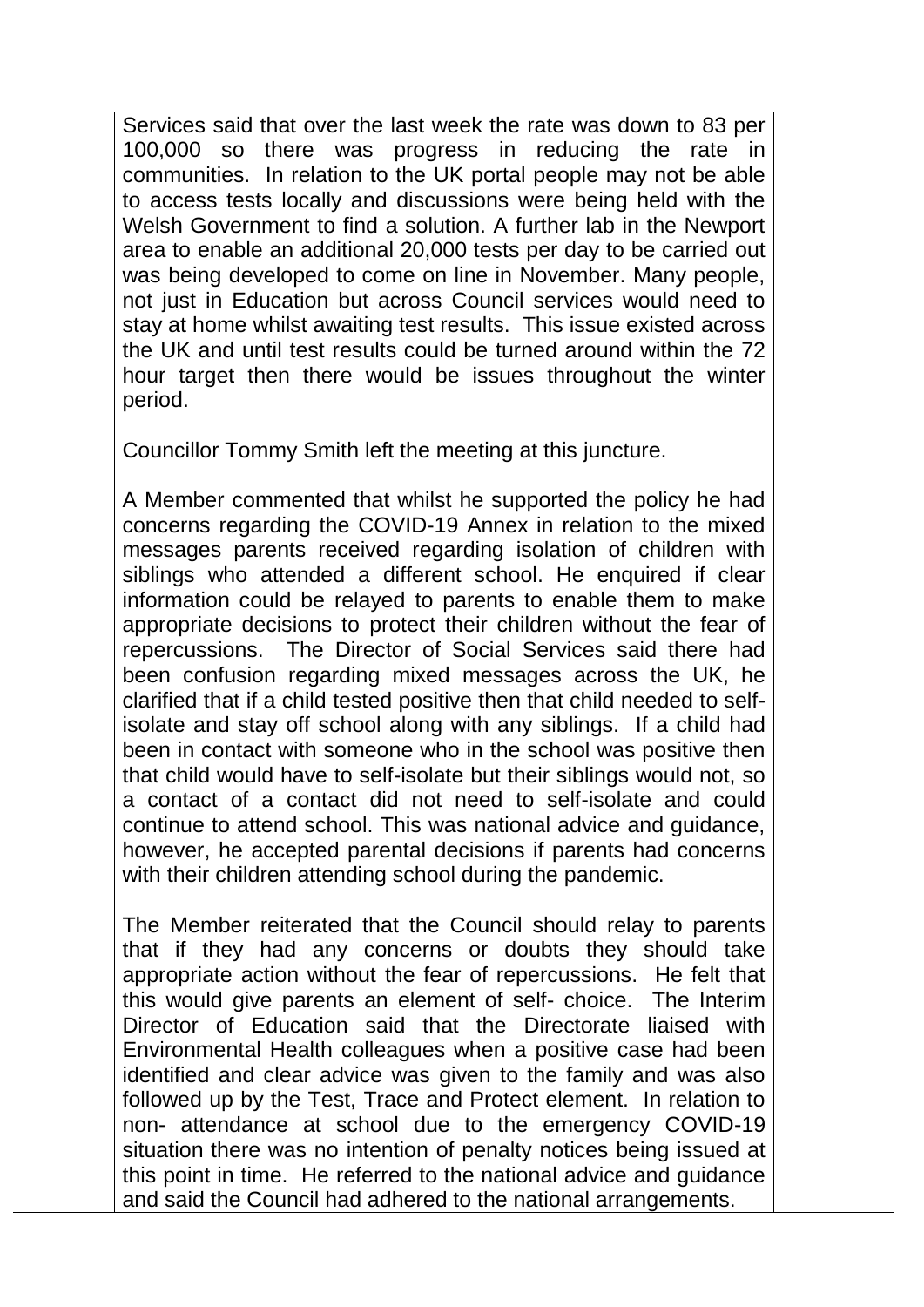A Member raised concerns regarding children who should be selfisolating, being allowed out in the community by their parents whilst awaiting test results. He felt that some parents were putting youngsters health at risk by allowing them out in the community. This could be considered as neglect and enquired if Social Services and the Police, who had responsibility for fines, were looking at this issue.

The Service Manager, Children's Services said that she would air on the side of caution if Members were minded to send a generic message to parents with regards to those children that may be asymptomatic, symptomatic or even tested positive that are being allowed out into the community. She pointed out that the responsibility was not with the school after children had been told to self-isolate, it was a parental decision if parents were concerned for the safety of their children. The Service Manager advised Members that it would be better to try a supportive approach to encourage parents to keep their children in school and point out the ramifications for not following national guidelines. If the behaviour continued the Directorate could liaise with the local Community Engagement Officers on the ground to further advise whether it would meet the criteria for a safeguarding concern and ultimately a joint visit with the police, but this would depend on other factors.

The Service Manager advised that she would look back at the referrals from Quarters 1 and 2 to check if any had identified children that were out in the community when they should have been self-isolating. She would also liaise with Families First, the lower tier preventative services, to check if they had received any referrals of a similar nature.

The Committee AGREED this course of action.

A Member commented that no matter what action was taken there would always be exceptions, this was a difficult situation with parents unsure of what approach to take.

The Strategic Education Manager said that she would work with Social Services colleagues to identify pinch points where such incidents may happen when children were not in school.

The Committee AGREED to recommend that the report be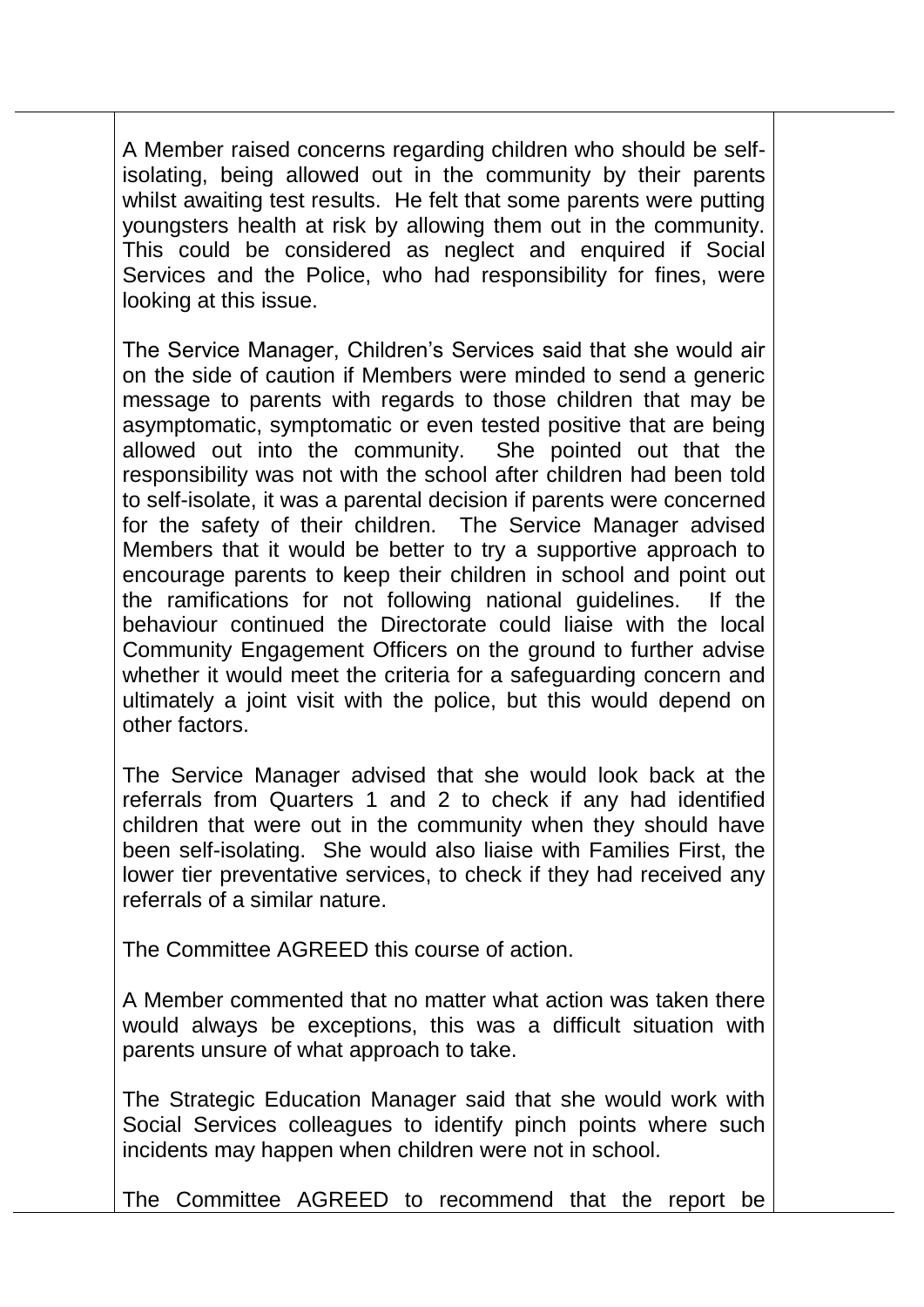|              | accepted and endorse Option 1, namely that the draft policy as                                                                                                                                                                                                                                                                                                                                                                                                                                                                                                                    |  |
|--------------|-----------------------------------------------------------------------------------------------------------------------------------------------------------------------------------------------------------------------------------------------------------------------------------------------------------------------------------------------------------------------------------------------------------------------------------------------------------------------------------------------------------------------------------------------------------------------------------|--|
|              | presented in Appendix 1 be accepted.                                                                                                                                                                                                                                                                                                                                                                                                                                                                                                                                              |  |
| <b>No. 9</b> | SAFEGUARDING PERFORMANCE<br><b>INFORMATION</b><br><b>FOR</b>                                                                                                                                                                                                                                                                                                                                                                                                                                                                                                                      |  |
|              | SOCIAL SERVICES - 1ST APRIL 2019 TO 31ST MARCH 2020                                                                                                                                                                                                                                                                                                                                                                                                                                                                                                                               |  |
|              | Consideration was given to the report of the Corporate Director of<br>Social Services and Service Manager, Children's Services which<br>was presented to provide scrutiny Members with safeguarding<br>performance information and analysis from Children's Social<br>Services from 1st April 2019 to the 31st March 2020.                                                                                                                                                                                                                                                        |  |
|              | The Strategic Education Improvement Manager provided an<br>overview to Members on the reasons why the Education<br>Directorate had been unable to provide performance information to<br>be included in the report at this time.                                                                                                                                                                                                                                                                                                                                                   |  |
|              | The Chair said that he understood the need for Headteachers and<br>staff to focus on operational challenges within schools during the<br>pandemic and accepted the reasons why the routine collection of<br>performance data was not available at this time. He requested<br>that the briefing note be circulated to Members.                                                                                                                                                                                                                                                     |  |
|              | The Committee AGREED this course of action.                                                                                                                                                                                                                                                                                                                                                                                                                                                                                                                                       |  |
|              | The Service Manager, Children's Services spoke to the report and<br>highlighted the main points contained therein. She explained that<br>due to the pandemic the information contained in the performance<br>report was historic information. It was reported that throughout the<br>four quarters there was consistency with regard to referrals and<br>the Service Manager reassured Members that safeguarding<br>remained a priority for Children's Services and safeguarding<br>responsibilities continued for those children that had been deemed<br>at risk.                |  |
|              | A Member commented that safeguarding had been one of a<br>number of recommendations from Estyn when Blaenau Gwent<br>Education Services had been in special measures and enquired<br>when safeguarding was last reviewed by Estyn. The Interim<br>Director of Education said that since the Council had been<br>removed from special measures, termly meetings with the Local<br>Authority and Estyn Link Inspectors were held and periodically<br>safeguarding featured on the agenda whereby Link Inspectors<br>were advised of any developments such as policy updates etc. At |  |
|              |                                                                                                                                                                                                                                                                                                                                                                                                                                                                                                                                                                                   |  |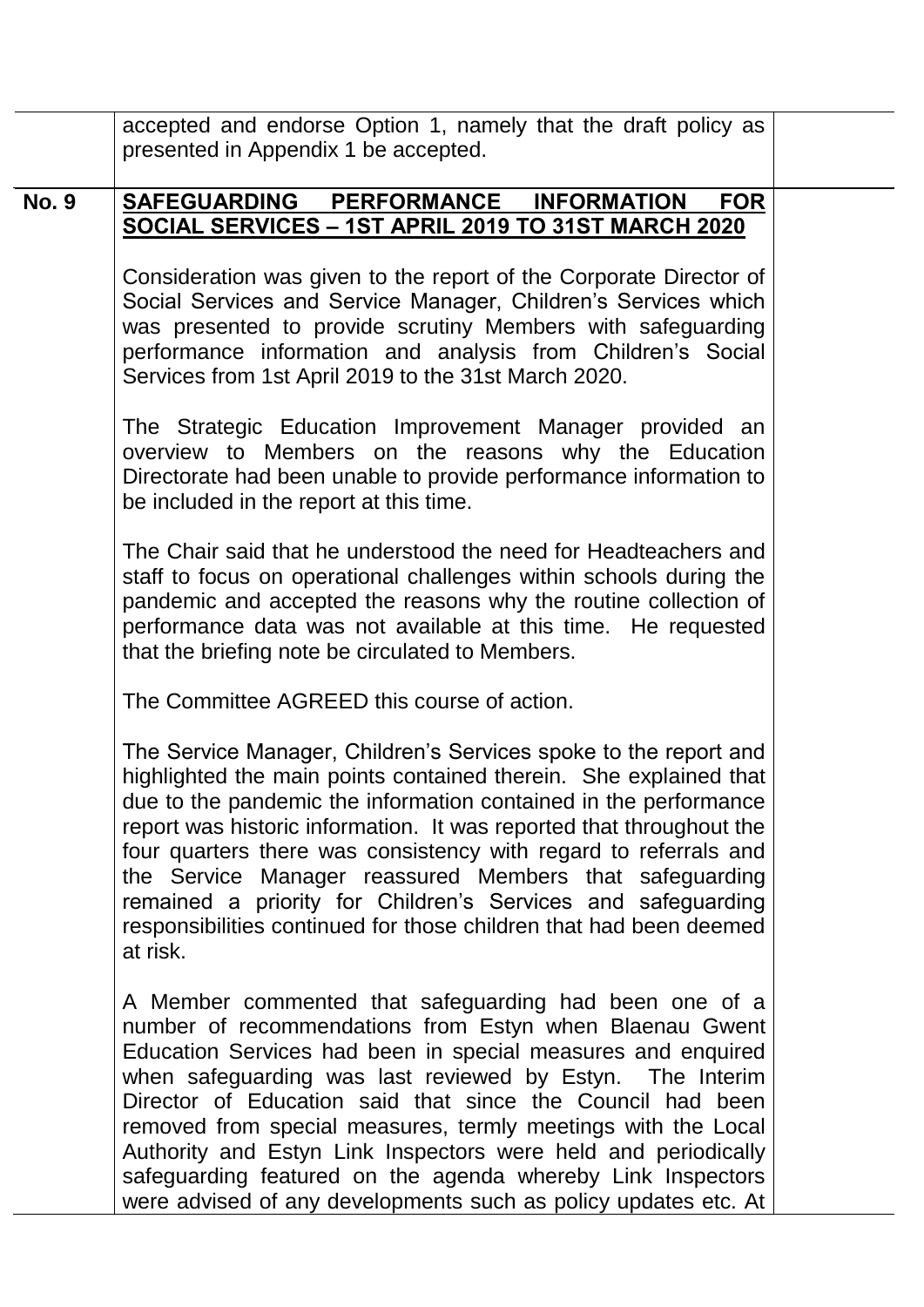|               | the last Estyn monitoring visit they had recognised that good<br>progress had been made against the recommendation that had<br>been put in place against safeguarding procedures. Estyn now<br>regulated local authorities on a wider education perspective as<br>part of the Local Government Education Services (LGES)<br>framework.                                                                                                                                                                                                        |  |
|---------------|-----------------------------------------------------------------------------------------------------------------------------------------------------------------------------------------------------------------------------------------------------------------------------------------------------------------------------------------------------------------------------------------------------------------------------------------------------------------------------------------------------------------------------------------------|--|
|               | The Strategic Education Improvement Manager said that in<br>relation to the Local Government Education Services (LGES)<br>framework the Directorate had completed their Self Evaluation of<br>which safeguarding was a key component under the leadership<br>and management aspect of that framework. She enquired if<br>Members wanted a future report in terms of the safeguarding<br>extract from the Self Evaluation to be prepared for a future<br>meeting.                                                                              |  |
|               | The Committee AGREED to recommend that the report be<br>accepted and endorse Option 2; namely                                                                                                                                                                                                                                                                                                                                                                                                                                                 |  |
|               | • that the briefing note, on reasons why the Education<br>Directorate had been unable to provide performance<br>information to be included in this report at this time be<br>accepted; and<br>• a report on the safeguarding extract from the Self Evaluation<br>be prepared for a future meeting.                                                                                                                                                                                                                                            |  |
| <b>No. 10</b> | ADULT SAFEGUARDING REPORT 1ST APRIL 2019 TO 31ST                                                                                                                                                                                                                                                                                                                                                                                                                                                                                              |  |
|               | <b>MARCH 2020</b><br>Consideration was given to the report of the Director of Social<br>Services which was presented to provide Scrutiny Members with<br>Safeguarding Performance information relating to Adult Services<br>from 1st January 2020 to the 31st March 2020 for the 4th quarter<br>of the financial year and also the information of the financial year<br>1st April 2019 to 31st March 2020.                                                                                                                                    |  |
|               | The Service Manager for Development & Commissioning spoke to<br>the report and highlighted the main points contained therein.<br>There was a similar position to Children's Services, historically the<br>trends remained static and the Department were still working<br>closely with key partners. He reassured Members that with the<br>different ways of working communication with care homes and<br>partner agencies was maintained on a regular basis, working with<br>providers, offering financial support in terms of referrals and |  |